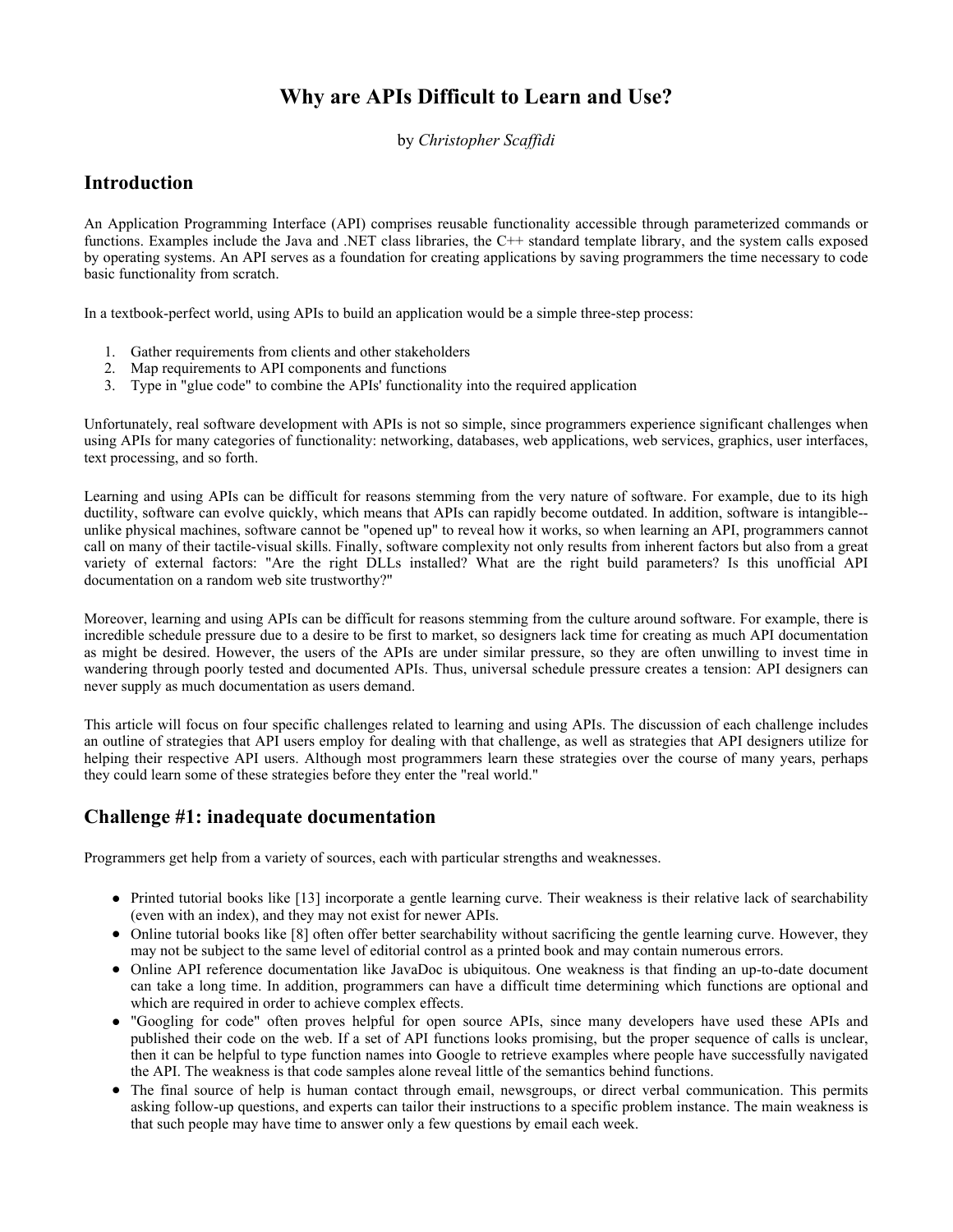In summary, although each piece of documentation gives some help, each piece also leaves some uncertainty about how to use an API. That is, documentation gives part of the picture, such as a list of available commands, yet it might leave other parts foggy, such as which commands are optional.

### Strategies relevant to incomplete documentation

#### Strategies of API users

Although students and young developers might refer to only one source of documentation for an API, they eventually learn to seek several overlapping sources of documentation, which helps reveal subtleties in the API's usage. Each piece of documentation can reduce the uncertainty of which API function to use, making the problem smaller.

In addition, experienced API users recognize when it is acceptable to use API functions whose semantics are only *approximately* understood. Not every application runs a pacemaker! Sometimes it is better to write code that might contain a bug, and then fix the bug if it appears, than it is to try producing a perfect program. For example, if a script needs to initialize a new application's database from a legacy system, then it is acceptable for the script to use somewhat imperfectly understood API functions, since the script only needs to run correctly once.

### Strategies of API designers

API designers use a variety of strategies to facilitate those strategies by API users. For example, designers usually provide several forms of documentation so that users can employ the first strategy above.

Perhaps the most powerful documentation strategy for API designers is to provide "Hello World" examples. The "Hello World" term originated in reference to examples of how to print "Hello, World!" to the console; [9] contains the first such example. The term more generally can encompass any example that gives painstakingly

### Recurring Themes

The following themes recur in the strategies discussed in this article:

- Make the problem smaller. The problem is to map requirements to a new application. The first step is usually to divide this problem into smaller parts, each of which can be conquered (and composed into a larger solution). "Make the problem smaller" applies to other strategies, as well, such as consciously ignoring part of the problem because a solution to that part already exists.
- Accept approximate results when necessary. Software engineers accept and implement easy requirements that satisfy most of clients' needs and then push back on less important requirements that would take very long to implement. The result is an application that is almost ideal from the customer's standpoint, yet still affordable.
- Pick an approach that is efficient on average. Sometimes a programming strategy quickly leads from requirements to application; sometimes a strategy does not work so well. Many programmers use strategies that usually work well but might take a terribly long time on occasion.

precise instructions for how to accomplish one specific individual task using an API.

This sort of example includes the source code to meet a single requirement, making it utterly transparent which functions are required for one very simple API usage scenario; by implication, all other API functions are optional in the context of that scenario. The example also includes step-by-step instructions for building and executing the example.

A "Hello World" example leads the user directly to the code needed for one "API use case." Of course, there are many such use cases, and the API designer probably cannot provide a "Hello World" for all of them--so in the worst case, the API user might still fall back on guessing games. Yet if the API designer writes "Hello World" examples for the most common API use cases, then in the average case, the API user may not need to guess much at all.

Finally, note that users must have an obvious, easy way to look up the version number of the installed API so that they can find the right documentation for their version of the API. Astonishingly, many so-called tutorials lack the most basic console-printing "Hello World" example, and some APIs even lack obvious version numbers.

# Challenge #2: insufficient orthogonality

Using one portion of the API may cause another portion to function differently. In this sense, the internal couplings within the API implementation prevent users from conceptually separating usage of one API function from usage of another API function.

For example, in many database APIs, using SQL to change a schema's structure has the side effect of committing any currently pending transaction. Thus, the functionality for creating, altering, and dropping tables is not orthogonal to the functionality for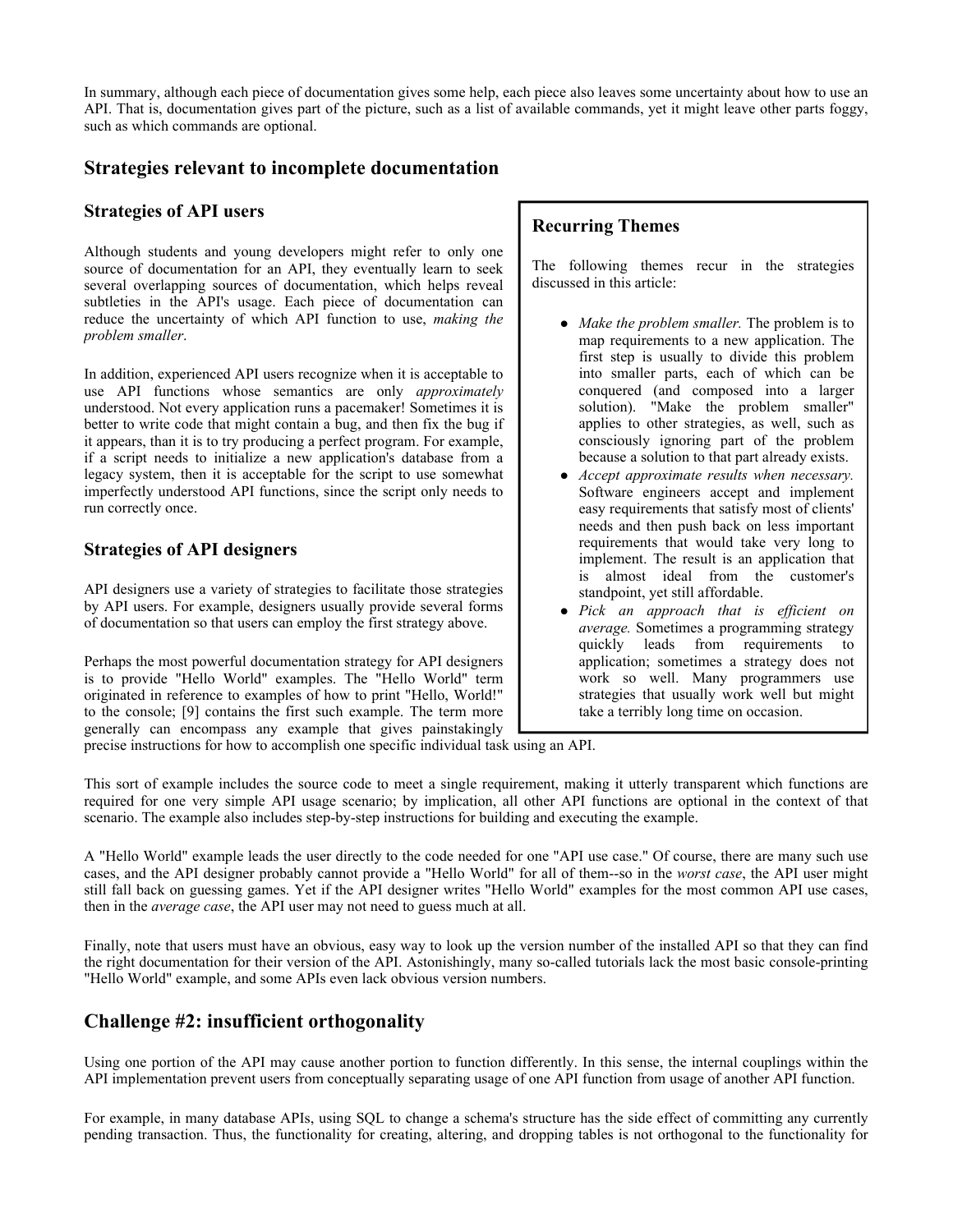starting, committing, and rolling back transactions. This non-orthogonality essentially limits the range of applications that programmers can easily create without much extra code complexity.

In general, non-orthogonality can result from any coupled state between different portions of the API. Broadly speaking, such state could be stored in a variety of places--files, main memory, BIOS, remote servers, and so forth.

Because non-orthogonality can occur in so many ways, it is very easy for API designers to generate accidental non-orthogonality. Unfortunately, in a truly worst-case situation, such non-orthogonality can make it difficult to predict how using one portion of an API could affect the behavior of other portions of the API.

## Strategies relevant to insufficient orthogonality

#### Strategies of API users

At times, it makes perfect sense not to worry about API non-orthogonality. For small applications that will never use more than a handful of API functions, virtually all couplings involve functions that will never be used. In this case, programmers just grab whatever API function seems suitable for the task.

In fact, that is the *average case* for some organizations, and this allows developers to perfectly achieve the application's requirements for a long time without having to think too hard. Of course, if the application does continue to grow, then the API's internal couplings might eventually become problematic, forcing major re-factoring in order to continue producing optimal application behavior.

However, many companies do not have the luxury of ignoring APIs' non-orthogonality. So when programmers review each other's code before check-in, they often ask whether it is necessary to use various portions of APIs. Skilled software developers are keenly aware that using an API constrains future usage of the API, so they need a strategy to help evaluate whether future development is grossly hampered by current usage of the API functions.

In general, to make such an analysis tractable, programmers do not evaluate API functions individually, but instead, they look at groups of API functions that seem inter-coupled as a single identifiable unit. For example, rather than individually evaluating each function for launching threads, it makes more sense to evaluate a group of basic functions for launching and synchronizing threads.

Experienced programmers do not use a group of API functions unless the group passes two tests, based on experimentation and documentation. First, programmers must feel that they understand and can live with the internal couplings within the group of functions. Second, they must believe that this group does not couple to other vital groups of functions in any way that would inhibit future development (or break an existing piece of the application). If the group of functions does not pass muster, then the programmer might keep "shopping" for an appropriate function or might code an equivalent function from scratch.

Such a strategy is only *approximately* optimal, since some inter-group coupling will still slip in occasionally. This largely occurs because experimentation and documentation reveals most but not all of an API's internal couplings.

#### Strategies of API designers

The job of an API designer is to facilitate the API user's strategies as described above. However, a certain amount of nonorthogonality is unavoidable, since the non-orthogonality can be what makes the API useful in the first place. Hence, designers of successful APIs put the non-orthogonality only in natural places--within the same function group, so to speak. For example, it just plain makes sense that a function for terminating threads cannot be called until after the corresponding function for creating threads is called; such non-orthogonality is natural and appropriate.

In other words, creating only the natural intra-API couplings and preventing spurious couplings limits the number of couplings to keep the problem as small as possible for API users. A wide variety of reference materials exist for coaching API designers on the tactics of achieving this [1] [2] [4] [10]. Many of these tactics hinge on understanding the requirements that prospective API users face, and the next section will pick up this line of thought.

Finally, designers of successful APIs document non-orthogonality so that users are not surprised and can make reasoned decisions about which API functions to use.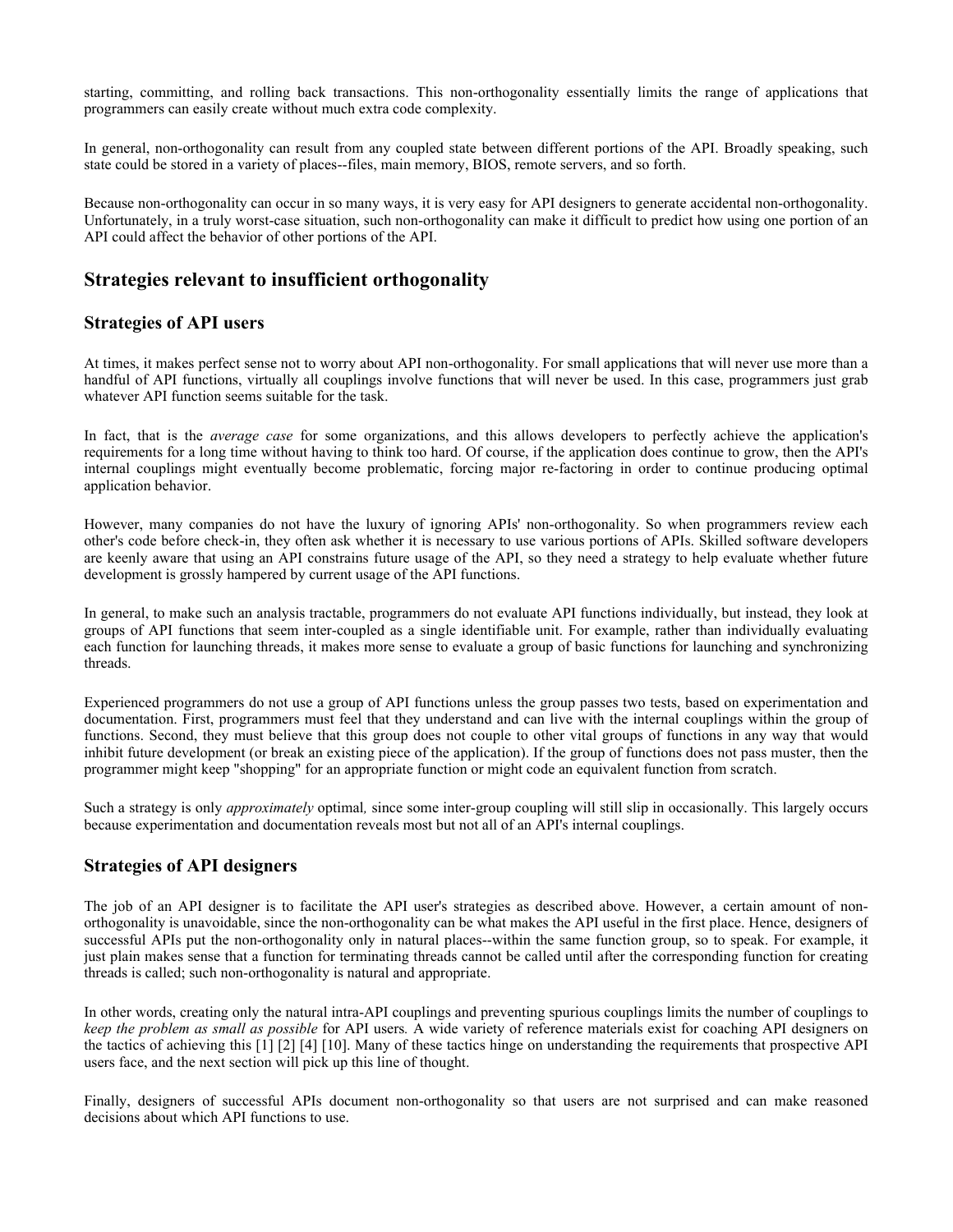# Challenge #3: inappropriate abstractions

APIs sometimes provide exactly the right abstraction to meet application requirements. For example, XUL cleanly abstracts localization strings into an XML file that can conveniently vary by deployment locale [11], which makes it exceptionally easy to satisfy localization requirements.

At the other extreme, APIs may completely lack some valuable abstractions. For example, C++ lacks a function for determining whether a string ends with certain characters (whereas string instances in Java have an "endsWith(String)" method). At a higher level of abstraction, many cryptography packages lack a simple specific function for decrypting a source file to generate a destination file. At a still higher level, most platforms lack a component to detect, download, and install upgrades automatically. As a result, all three of these examples represent abstractions that programmers must code for themselves.

Sometimes the mismatch between requirements and API abstraction is more subtle. For example, XUL provides a tree widget visually similar to that of Windows Explorer; this tree almost perfectly matches a user interface requirement common to many applications. Unfortunately, the platform only ships with one tree "view," which requires all data to be loaded into memory; if an application has millions of rows, then it becomes necessary to implement a custom view in order to conserve memory.

There are a variety of reasons why a programmer might have to settle for an API with inappropriate abstractions. Perhaps no better API exists. Perhaps the company lacks money to license a better API. Or perhaps the API has become part of the company's infrastructure and cannot be easily changed. In any such case, choosing an API with inappropriate abstractions makes the programmer's job more difficult.

# Strategies relevant to inappropriate abstractions

## Strategies of API users

One attribute of successful programmers is the well-developed ability to imagine and implement new abstractions. That way, when a given API fails to satisfy a particular requirement, a supply of appropriate abstractions is at least conceptually available.

In fact, successful programmers maintain personal toolboxes of already-implemented, ready-to-reuse abstractions. This is a timehonored strategy: Perlis cited the value of such "modularity" and "standard parts" as early as NATO's 1968 software engineering conference [12], and Brooks insisted that every software development team should have a "toolsmith" responsible for creating "specialized utilities, catalogued procedures, and macro libraries" [3]. In effect, this strategy makes the problem smaller, since the programmer can "check off" requirements satisfied by personal toolkit functions in addition to requirements satisfied by API functions.

Incidentally, this strategy also makes the programmer's job more difficult in some ways. First, it demands consideration of whether investing in a reusable abstraction will pay off in the future. Second, for some programmers, the existence of a personal toolkit can prove to be a powerful "switching cost" when adopting new platforms where old toolkits might not apply, and this can limit future employment opportunities. However, despite these caveats, cultivation of reusable abstraction implementations has proven to be a valuable strategy for many programmers coping with the inadequacies of an API.

A corollary strategy for API users is to create documentation and unit tests for their reusable functionality.

The documentation is essential for helping other members of a team reuse the functionality. For large multi-person projects, this investment can pay off even before the current application ships, but it may benefit other projects, as well. Of course, the documentation strategies mentioned earlier for API designers also apply here.

Unit tests are valuable because upgrading the API implementation may cause a function that previously met a requirement to stop functioning properly. At some companies, policy dictates that engineers must write unit tests for every new class. This policy can pay off quickly when using open source APIs, which can evolve quickly and with little warning.

## Strategies of API designers

API designers can do much to ensure that the API's exposed abstractions match requirements of concern to prospective users. This helps make the "programming world" more closely resemble the "problem world" [7].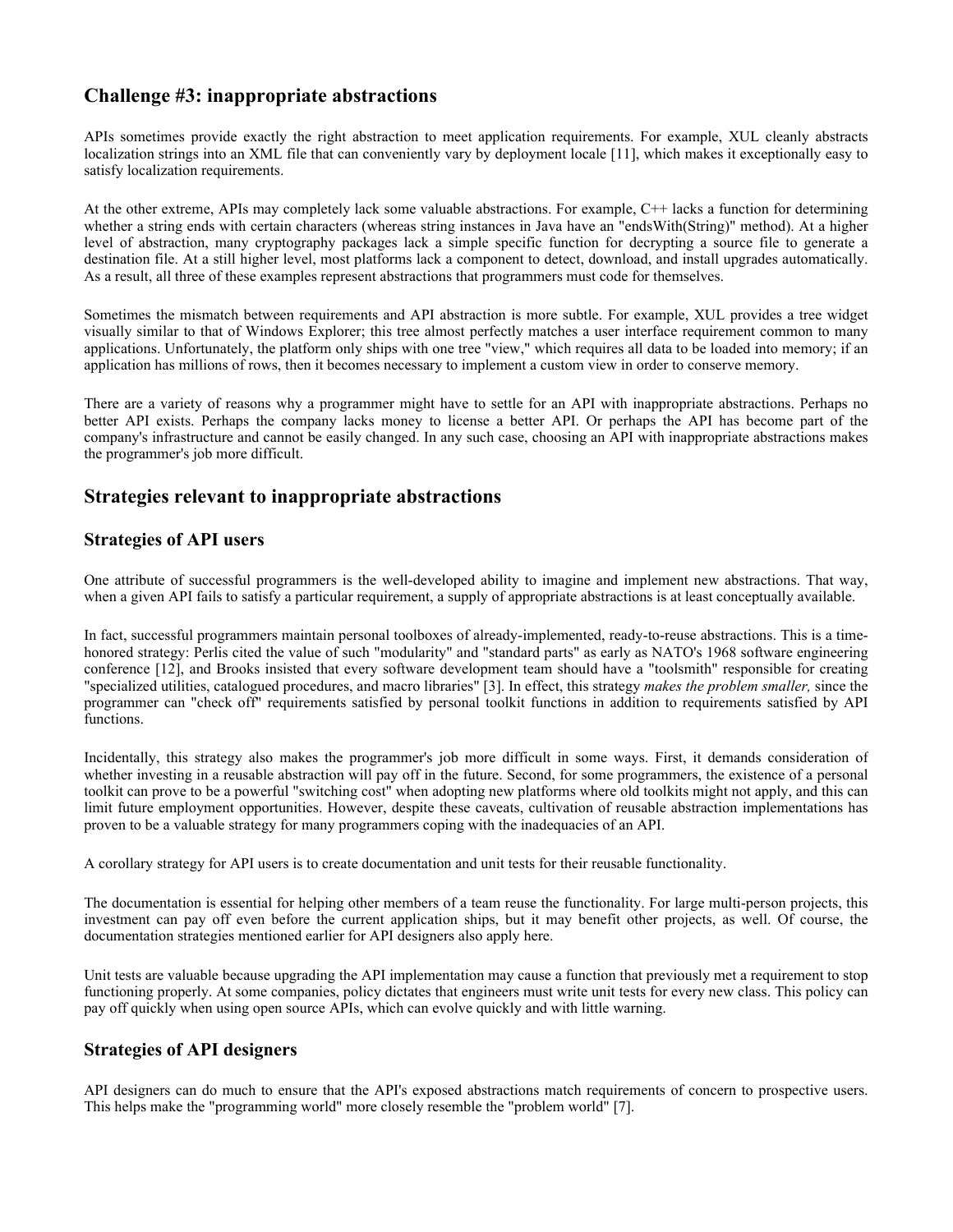Of course, it is naive to think that the API designer can provide abstractions for every single user's application requirement. Other the other hand, it is laziness if API designers do not spend time studying prospective users or do not try to match abstractions to the most commonly occurring requirements. Ideally, matching abstractions to as many requirements as possible helps to *make the* problem smaller for API users, who can "check off" more requirements using API functionality.

Three factors govern this strategy of producing functionality that suits API users' application requirements.

First, each abstraction should be deliberate, rather than mimicking idiosyncrasies in the underlying primitives used to implement the API. For example, the author recently needed some cryptography functions for signing messages and verifying the signature on the receiving end. The underlying API contained hundreds of "primitive" functions, but none of them exactly fit the requirements. Searching the web for a C++ wrapper with "sign this" and "verify this" operations only turned up "wrappers" that simply carried over the API's complexities to  $C^{++}$  syntax. The only option was to implement a wrapper that cleanly exposed the desired functionality, neatly hiding the complex calls on the underlying API by providing only a handful of methods, each of which exactly suited a clear requirement.

Second, API designers should consider using a facade pattern [5] to provide shortcuts for frequently needed sequences of operations. For example, libcurl offers the simple "easy opt" interface for http downloads, in addition to a gorier (and more powerful) nuts-and-bolts API [14]. This represents a modified facade pattern, since the facade does not completely hide the full API, but rather provides shortcuts. Interestingly, the API designers did not provide the "easy opt" facade in the initial version of libcurl; they added it after they saw what sequences of operations occurred most frequently in users' code.

Finally, part of why APIs seem "inappropriate" for requirements is because it can be very difficult to find the right API functions. This is more than a documentation problem, as it often comes about because API designers fail to keep "conceptual chunks" reasonably sized. For example, classes should not have an excessive number of methods, and inheritance hierarchies should not contain more than a few levels. Anything larger is too difficult for humans to grasp [1]. Bloated packages, classes, and method signatures exemplify "bad smells" calling for redesign [4].

# Challenge #4: incompatible assumptions

All too often, the assumptions built into one essential API conflict with the assumptions built into another essential API. Each such conflict makes the API user's job more difficult.

As a simple example, using web services demands a multi-threaded architecture. Otherwise, the application becomes unresponsive during network downloads. On the other hand, if an API's components live in single-thread apartments, then threads from outside the apartment cannot call methods on those components. Therefore, the thread doing downloads must pass data through a thread-safe buffer to another thread responsible for calling methods on the components. This exemplifies a control model conflict--one type of architectural mismatch, which is a general class of problems discussed in more detail in [6].

In addition, as the author's team discovered on a recent C++ project, APIs might conflict not only with one another but also with the software development process.

These conflicts result from a series of constraints. First, using SOAP to retrieve data from web services uses character sequences to contain data values. On the other hand, C++ uses objects' typed member fields to contain data values. Thus, a conversion becomes necessary when populating the fields with data from a web service. (This constitutes a data model form of architectural mismatch [6].) Fortunately, tools exist for generating code that automatically performs this conversion, and the team selected gSOAP [15] to generate the code for the application. Unfortunately, as it turned out, gSOAP generates code that uses underscores and capitalization in ways that conflict with the company's coding guidelines. (Additional conflicts resulted from other sets of constraints.)

These conflicts became manifest during "readability reviews" by other employees. Not surprisingly, the reviewers complained bitterly about the code's poor adherence to the coding guidelines. After many weeks of negotiation, the reviewers decided to overlook some perceived problems, but they still demanded various changes that were not compatible with the API. In short, conflicting assumptions between the APIs and the development process can create quite a hassle for API users.

# Strategies relevant to incompatible assumptions

## Strategies of API users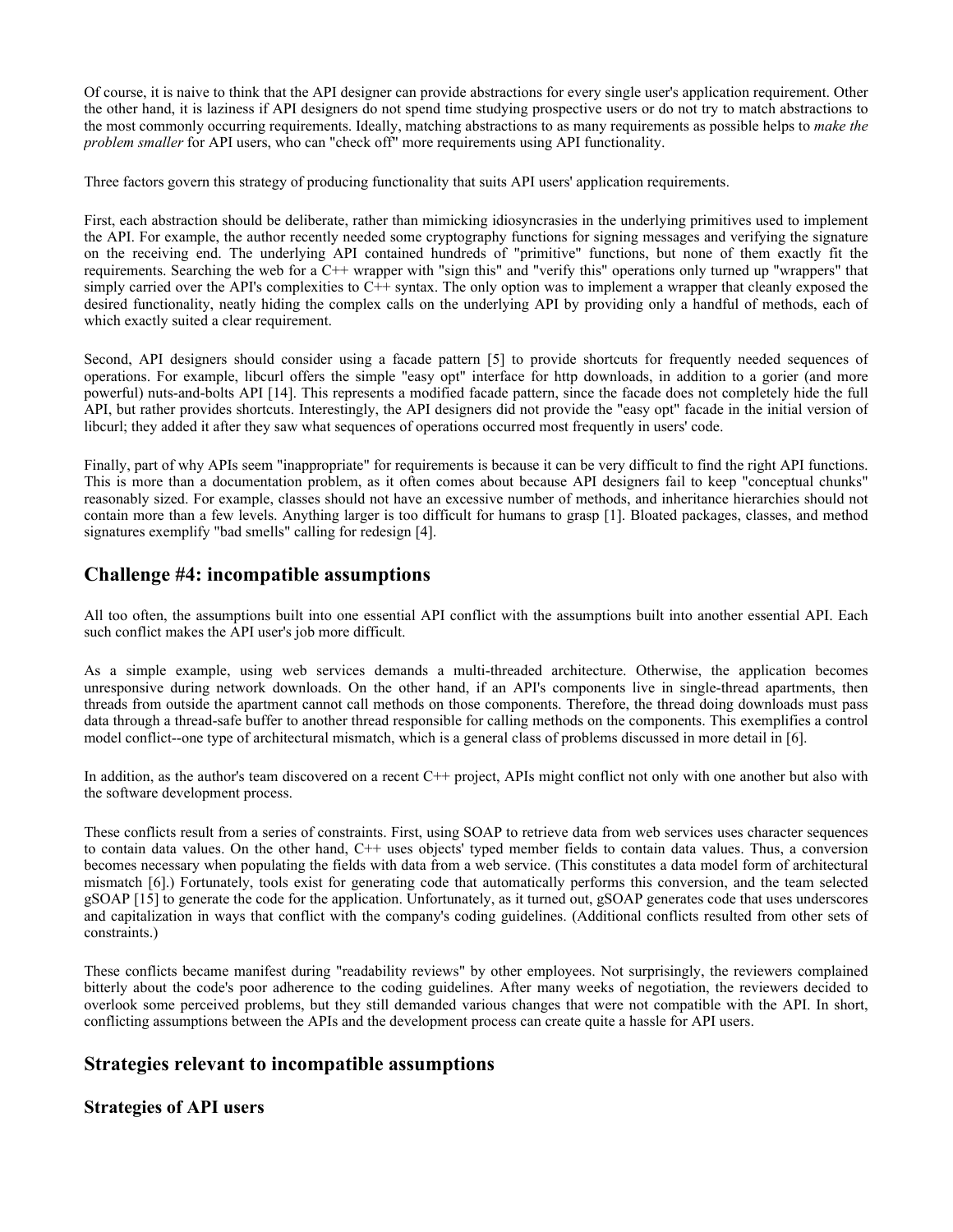In light of the challenge of evaluating and navigating the conflicting assumptions of APIs, most API users seem to take whatever API is handy and build from there. Later, as necessary, they incorporate additional APIs. If adding a certain API seems too difficult, then they skip it and "shop" for an API that fits better. In the *average* case, such a strategy will allow the application to grow without a huge amount of the "brute force hacking" alluded to above.

In the *worst* case, however, the application might evolve to the point where there are no relevant APIs available that do not badly conflict with APIs already in use. At that point, the developers may resort to nasty hacks. Alternatively, they can back out an API and replace it with another; of course, this task is eased significantly if the previous API was hidden behind an encapsulating layer within the application's architecture.

As a complement to this "greedy" strategy, the team can *make the problem smaller* by standing firm on as few process-related constraints as possible. Yet this does not imply that teams should never use ceremonious processes! Instead, the team should be somewhat flexible on process. For example, trying to force-fit coding guidelines to code that calls an API is sometimes impossible. Such a conundrum calls for careful trade-offs, and it could turn out that a team should eschew certain APIs. In other words, the decision should result from a careful evaluation of the options, rather than an obdurate "we don't do that here."

### Strategies of API designers

API designers can *make the problem smaller* by minimizing API dependencies. For example, if one portion of an application can be implemented by using an API that is already in use by another portion of the API, then there is a strong disincentive to bringing another API into use. Using unnecessary, redundant APIs can add another source of bugs and can increase download size unnecessarily.

In addition, through the strategy of providing graceful degradation, API designers can reduce the cost associated with a conflict of API assumptions. This makes it easier for API users to live with *slightly sub-optimal* applications. For example, because of some details about how Linux manages threads, it appeared at one point in a recent project that the author could not use Linux, the SQLite database API [8], and multi-threaded access to web services all at the same time. Rather than create a nasty hack or punt the API, the team took advantage of the fact that web services can be used in a single-threaded fashion. This hurt the application's responsiveness, but this cost was reasonable, considering that few users had Linux. (Later, a build process tweak became apparent that enabled using multi-threaded downloads again.) In short, a little bit of one quality attribute was expended to paper over a bit of architectural mismatch.

## Summary

#### Summary of main points

This article has presented four reasons why using an API is often difficult. Fortunately, API users have a variety of strategies that make the job of using an API more tractable. API designers use a complementary set of strategies in order to make their API users' lives easier. In general, three themes recur throughout these strategies:

- Make the problem smaller
- Use an approach that is only fast on average
- Find an approximate solution

Themes like these are typical of an engineering discipline, and they undoubtedly appear in other strategies for similar API-related challenges. As software engineering continues to mature, themes like these will hopefully diffuse throughout the discipline's textbooks and curricula so that new programmers will be better equipped for facing the APIs of the real world.

## References

- 1 Bloch, J. Effective Java. Addison-Wesley, Boston, MA, 2001.
- 2 Bloch, J. "How to Design a Good API and Why it Matters," keynote in *Library-Centric Software Design* Workshop, 16 October 2005, <http://lcsd05.cs.tamu.edu/slides/keynote.pdf> (28 November 2005).
- 3 Brooks, F. The Mythical Man-Month: Essays in Software Engineering. Addison-Wesley, Boston, MA, 1995.
- 
- 4 Fowler, M., et. al. *Refactoring: Improving the Design of Existing Code*, Addison-Wesley, Boston, MA, 1999.<br>5 Gamma, E., et. al. *Design Patterns: Elements of Reusable Obiect-Oriented Software*. Addison-Wesley. Gamma, E., et. al. *Design Patterns: Elements of Reusable Object-Oriented Software*, Addison-Wesley, Boston, MA, 1995.